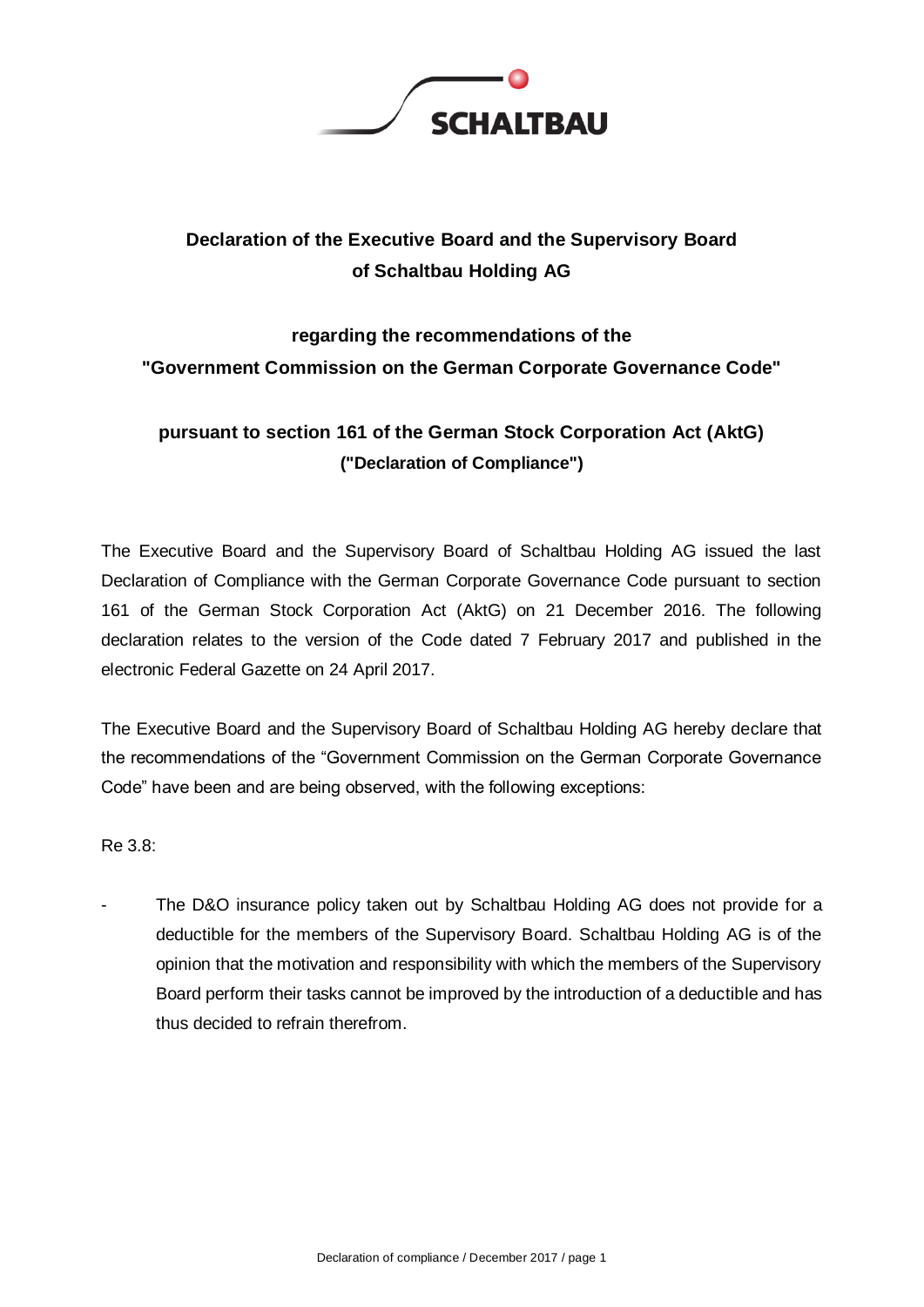#### Re 4.2.2:

The Personnel Committee set up by the Supervisory Board deals with questions concerning the selection and total compensation of Executive Board members. Specific proposals for the selection and compensation of Executive Board members are prepared either by the Personnel Committee or the full Supervisory Board in each individual case and not exclusively dealt with by the Personnel Committee, to enable maximum flexibility in the handling of questions of compensation for Executive Board members in the course of Supervisory Board work. In this respect, please refer to the explanations for sections 5.2 and 5.3 of the Code.

#### Re 4.2.3:

The contracts of service for Executive Board members do not include payment arrangements pertaining to the premature termination of their positions in the Executive Board resulting from a change of control. Thus, in case of premature termination of a position in the Executive Board, the necessary flexibility is retained to allow an appropriate agreement to be reached in keeping with the particular situation. The contracts of service for Executive Board members contain payment arrangements pertaining to the premature termination of their positions in the Executive Board.

#### Re 4.2.4 / 4.2.5:

As a result of the resolution taken at the Annual General Meeting on 14 June 2016, the total compensation of each member of the Executive Board will not be disclosed.

#### $Re 5.1.2$

Due to the function of Schaltbau Holding AG as holding Company, the number of staff members it employs is limited. For this reason, a long-term succession plan primarily based on the selection of potential internal successors is not practicable. In view of the current ages of the Executive Board members and the terms of their appointments, there is currently no age limit in place for Executive Board members.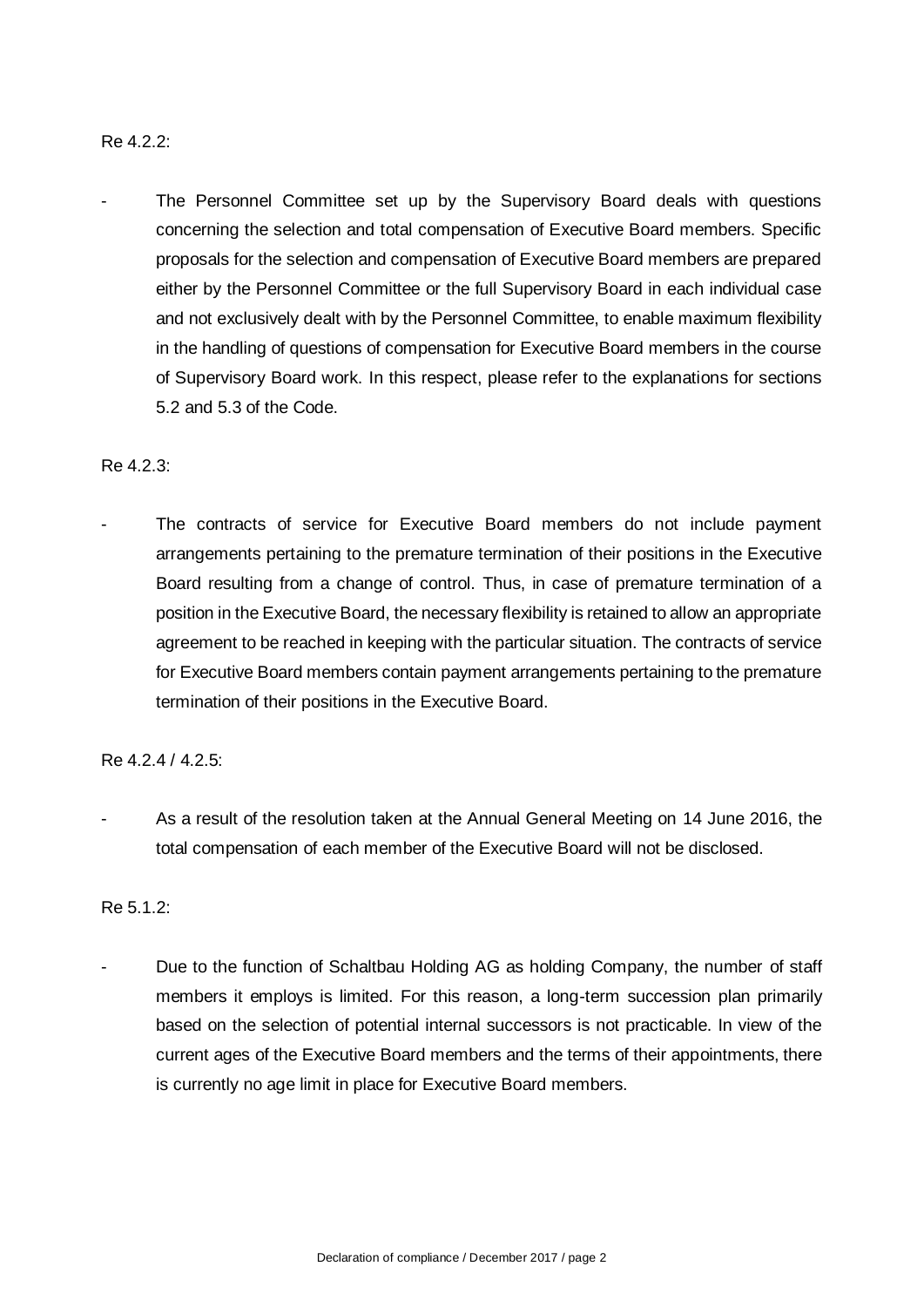#### Re 5.2 / 5.3:

The Supervisory Board has formed a Personnel Committee and an Audit Committee. No further committees have been appointed, particularly in view of the fact that a consistent flow of all company and other relevant information to all members of a six-person Supervisory Board is eminently achievable.

Re 5.4.1:

- When making proposals for the selection of Supervisory Board members, apart from observing the statutory regulations, the Supervisory Board takes each candidate's technical and personal suitability into consideration as well as their proper fitness for promoting the function of the Supervisory Board. This includes, for instance, the selecting of members with suitable corporate experience. The Company fully complies with the obligations set out in the German law governing the equal participation of men and women in management positions in the private sector and public service.
- Even though the Company so far refrains from naming more specific aims for its composition, it is intended to increase the share of women in the Supervisory Board and in other executive committees.
- Furthermore, the Supervisory Board's rules of procedure state that persons who have already reached 70 years of age at the date they are due to take up their duties as Supervisory Board members should not be selected for the post, unless there are exceptional, specific reasons why the person proposed should be selected for membership in the Supervisory Board.
- So far, neither the Company has yet published the curriculum vitaes of the Supervisory Board members on the Company's website, nor the Company`s Declaration of Compliance has informed about a competence profile for the Supervisory Board and about what the Supervisory Board regards as the appropriate number of independent Supervisory Board members and the names of these members either.